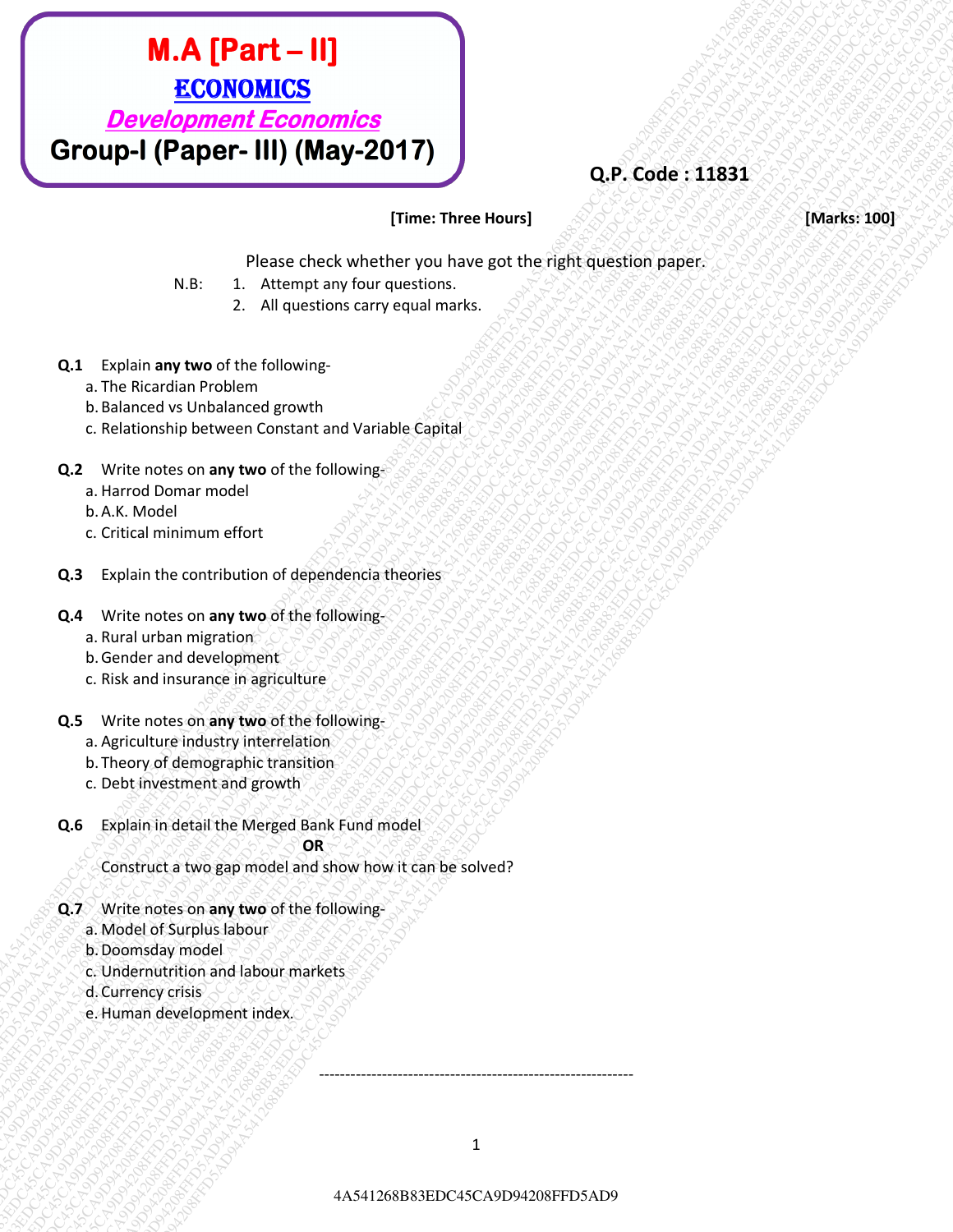**(मराठी रुपाांतर)**

### **[वेळ**: **तीन तास] [गणु** :**१००]**

Please check whether you have got the right question paper.

सूचना: १. कोणतेही चार प्रश्न सोडवा.

- २. सर्व प्रश्नांना समान गुण आहेत.
- **प्र.१** खालीलपȰकी **कोणत्याही दोहोंवर** स्पष्टीकरण द्या-
	- अ) रीकाडोची समस्या
	- ब) संतुलित व असंतुलित विकास
	- क) अचल व चल भांडवल यांच्यातील संबंध
- **प्र.२** खालीलपȰकी **कोणत्याही दोहोंवर** टटप ललहा-
	- अ) हॅरोड डोमर प्रततमान
	- ब) ए.के.प्रतिमान
	- क) निर्णयक किमान प्रयत्न
- **प्र.३** अवलांबबत्वाच्या लसद्ाांताचȯ योगदान स्पष्ट करा.
- **प्र.४** खालीलपȰकी **कोणत्याही दोहोंवर** टटप ललहा-
	- अ) ग्रामीण-नगरी स्थलांतर
	- ब) लिंग व विकास
	- क) शȯतीत धोका व ववमा
- **प्र.५** खालीलपȰकी **कोणत्याही दोहोंवर** टटप ललहा-
	- अ) शेती-उद्योग संबंध
	- ब) लोकसंख्या संक्रमण सिद्धांत
	- क) कर्ज, गुंतवणूक आणि बुद्धि
- **प्र.६** रकत्रित बँक-फंड प्रतिमान पूर्णपणे स्पष्ट करा.

**ककांवा**

42<br>
424 CA9 as a conflict of the state of the state of the state of the state of the state of the state of the state of the state of the state of the state of the state of the state of the state of the state of the state o 424 23 candidate internal and other conducts and a species of the species of the species of the species of the species of the species of the species of the species of the species of the species of the species of the specie Q.P. Code: 113831<br>
(77788-89769)<br>
These conclusively result of exception and conclusively results of exception and conclusively results of the conclusion and conclusion and conclusion and conclusion and conclusion and con 4A541268B83EDC45CA9D94321268B83EDC45CA9D94321268B83EDC45CA9D94208FFD5AD94431268B83EDC45CA9D94208FFD5AD94208FFD5AD94208FFD5AD94208FFD5AD94208FFD5AD94208FFD5AD94208FFD5AD94208FFD5AD94208FFD5AD94208FFD5AD94208FFD5AD94208FFD5 (ATER Wright and The control of the street of the street of the street of the street of the street of the street of the street of the street of the street of the street of the street of the street of the street of the str  $Q,P$  code : 11833<br>  $Q,P$  code : 11833<br>  $QQ=0$ <br>  $QQ=0$ <br>  $QQ=0$ <br>  $QQ=0$ <br>  $QQ=0$ <br>  $QQ=0$ <br>  $QQ=0$ <br>  $QQ=0$ <br>  $QQ=0$ <br>  $QQ=0$ <br>  $QQ=0$ <br>  $QQ=0$ <br>  $QQ=0$ <br>  $QQ=0$ <br>  $QQ=0$ <br>  $QQ=0$ <br>  $QQ=0$ <br>  $QQ=0$ <br>  $QQ=0$ <br>  $QQ=0$ <br>  $QQ=0$ <br>  $QQ=0$ <br>  $QQ=0$ <br>  $Q,P$  code : 11833<br>  $Q,P$  code : 11833<br>  $QQ=0$ <br>  $QQ=0$ <br>  $QQ=0$ <br>  $QQ=0$ <br>  $QQ=0$ <br>  $QQ=0$ <br>  $QQ=0$ <br>  $QQ=0$ <br>  $QQ=0$ <br>  $QQ=0$ <br>  $QQ=0$ <br>  $QQ=0$ <br>  $QQ=0$ <br>  $QQ=0$ <br>  $QQ=0$ <br>  $QQ=0$ <br>  $QQ=0$ <br>  $QQ=0$ <br>  $QQ=0$ <br>  $QQ=0$ <br>  $QQ=0$ <br>  $QQ=0$ <br>  $QQ=0$ <br>  $Q,P$  code : 11833<br>  $Q,P$  code : 11833<br>  $QQ=0$ <br>  $QQ=0$ <br>  $QQ=0$ <br>  $QQ=0$ <br>  $QQ=0$ <br>  $QQ=0$ <br>  $QQ=0$ <br>  $QQ=0$ <br>  $QQ=0$ <br>  $QQ=0$ <br>  $QQ=0$ <br>  $QQ=0$ <br>  $QQ=0$ <br>  $QQ=0$ <br>  $QQ=0$ <br>  $QQ=0$ <br>  $QQ=0$ <br>  $QQ=0$ <br>  $QQ=0$ <br>  $QQ=0$ <br>  $QQ=0$ <br>  $QQ=0$ <br>  $QQ=0$ <br>  $Q,P$  code : 11833<br>  $Q,P$  code : 11833<br>  $QQ=0$ <br>  $QQ=0$ <br>  $QQ=0$ <br>  $QQ=0$ <br>  $QQ=0$ <br>  $QQ=0$ <br>  $QQ=0$ <br>  $QQ=0$ <br>  $QQ=0$ <br>  $QQ=0$ <br>  $QQ=0$ <br>  $QQ=0$ <br>  $QQ=0$ <br>  $QQ=0$ <br>  $QQ=0$ <br>  $QQ=0$ <br>  $QQ=0$ <br>  $QQ=0$ <br>  $QQ=0$ <br>  $QQ=0$ <br>  $QQ=0$ <br>  $QQ=0$ <br>  $QQ=0$ <br>  $Q,P$  code : 11833<br>  $Q,P$  code : 11833<br>  $QQ=0$ <br>  $QQ=0$ <br>  $QQ=0$ <br>  $QQ=0$ <br>  $QQ=0$ <br>  $QQ=0$ <br>  $QQ=0$ <br>  $QQ=0$ <br>  $QQ=0$ <br>  $QQ=0$ <br>  $QQ=0$ <br>  $QQ=0$ <br>  $QQ=0$ <br>  $QQ=0$ <br>  $QQ=0$ <br>  $QQ=0$ <br>  $QQ=0$ <br>  $QQ=0$ <br>  $QQ=0$ <br>  $QQ=0$ <br>  $QQ=0$ <br>  $QQ=0$ <br>  $QQ=0$ <br>  $Q,P$  code : 11833<br>  $Q,P$  code : 11833<br>  $QQ=0$ <br>  $QQ=0$ <br>  $QQ=0$ <br>  $QQ=0$ <br>  $QQ=0$ <br>  $QQ=0$ <br>  $QQ=0$ <br>  $QQ=0$ <br>  $QQ=0$ <br>  $QQ=0$ <br>  $QQ=0$ <br>  $QQ=0$ <br>  $QQ=0$ <br>  $QQ=0$ <br>  $QQ=0$ <br>  $QQ=0$ <br>  $QQ=0$ <br>  $QQ=0$ <br>  $QQ=0$ <br>  $QQ=0$ <br>  $QQ=0$ <br>  $QQ=0$ <br>  $QQ=0$ <br>  $Q,P$  code : 11833<br>  $Q,P$  code : 11833<br>  $QQ=0$ <br>  $QQ=0$ <br>  $QQ=0$ <br>  $QQ=0$ <br>  $QQ=0$ <br>  $QQ=0$ <br>  $QQ=0$ <br>  $QQ=0$ <br>  $QQ=0$ <br>  $QQ=0$ <br>  $QQ=0$ <br>  $QQ=0$ <br>  $QQ=0$ <br>  $QQ=0$ <br>  $QQ=0$ <br>  $QQ=0$ <br>  $QQ=0$ <br>  $QQ=0$ <br>  $QQ=0$ <br>  $QQ=0$ <br>  $QQ=0$ <br>  $QQ=0$ <br>  $QQ=0$ <br>  $Q,P$  code : 11833<br>  $Q,P$  code : 11833<br>  $QQ=0$ <br>  $QQ=0$ <br>  $QQ=0$ <br>  $QQ=0$ <br>  $QQ=0$ <br>  $QQ=0$ <br>  $QQ=0$ <br>  $QQ=0$ <br>  $QQ=0$ <br>  $QQ=0$ <br>  $QQ=0$ <br>  $QQ=0$ <br>  $QQ=0$ <br>  $QQ=0$ <br>  $QQ=0$ <br>  $QQ=0$ <br>  $QQ=0$ <br>  $QQ=0$ <br>  $QQ=0$ <br>  $QQ=0$ <br>  $QQ=0$ <br>  $QQ=0$ <br>  $QQ=0$ <br> 4A54126883<br>
4A54126 FFD5AD94208FFD6AD94208FFD5AD94208FFD5AD94208FFD5AD94208FFD5AD94208FFD5AD94208FFD5AD94208FFD5AD94208FFD5AD94208FFD5AD94208FFD5AD94208FFD5AD94208FFD5AD94208FFD5AD94208FFD5AD94208FFD5AD94208FFD5AD94208FFD (And the state of the state of the state of the state of the state of the state of the state of the state of the state of the state of the state of the state of the state of the state of the state of the state of the stat 424 CA9P943 FFD5AD943883<br>434126 FFD5AD9488 B835<br>434126 FFD5AD441268 B835<br>434126 FFD5AD441268 B835<br>4341268 B835 CA9D441268 B835 CA9D4 B835 CA9D441268 PROSECA9D94<br>4311268 B835 CA9D94208 B835 CA9D44126 EDC45CA9D94208<br>4311268 Q.P. Code : 118831<br>  $\left( \frac{3}{2} \right)$ <br>  $\left( \frac{3}{2} \right)$ <br>  $\left( \frac{3}{2} \right)$ <br>  $\left( \frac{3}{2} \right)$ <br>  $\left( \frac{3}{2} \right)$ <br>  $\left( \frac{3}{2} \right)$ <br>  $\left( \frac{3}{2} \right)$ <br>  $\left( \frac{3}{2} \right)$ <br>  $\left( \frac{3}{2} \right)$ <br>  $\left( \frac{3}{2} \right)$ <br>  $\left( \frac{3}{2} \right)$ <br>  $\left( \frac{3}{2} \right)$  $Q, P. Code : 11831$ <br>  $Q, P. Code : 11831$ <br>  $Hase A443R3$ <br>  $Hase A454R3R3$ <br>  $Hase A454R3R3R4$ <br>  $Hage B454R3R4$ <br>  $Hage B454R4R4$ <br>  $Hage B454R4R4$ <br>  $Hage B454R4R4$ <br>  $Hage B454R4R4$ <br>  $Hage B454R4R4$ <br>  $Hage B454R4R4$ <br>  $Hage B454R4R4$ <br>  $Hage B454R4R4$ <br>  $Hage B454R4R4$ <br>  $Hage B454$ 42 control of the state of the state of the state of the state of the state of the state of the state of the state of the state of the state of the state of the state of the state of the state of the state of the state o 42A641268B83<br>
42A541268FFD5AD94208FFD6AD94208FFD6AD9420<br>
4<br>
4 FFD5AD9438 EDC45CA9D9420<br>
4 FFD5AD9438 EDC45CA9D942<br>
4 FFD5AD9441268 EDC45CA9D942<br>
4 FFD5AD9441268 EDC45CA9D94<br>
4 FFD6AD948 EDC45CA9D94<br>
4 FFD6AD948 EDC45CA9D देन तूटीचे प्रतिमान रचा आणि ते कसे सोडवले जावू शकते हे दाखवा.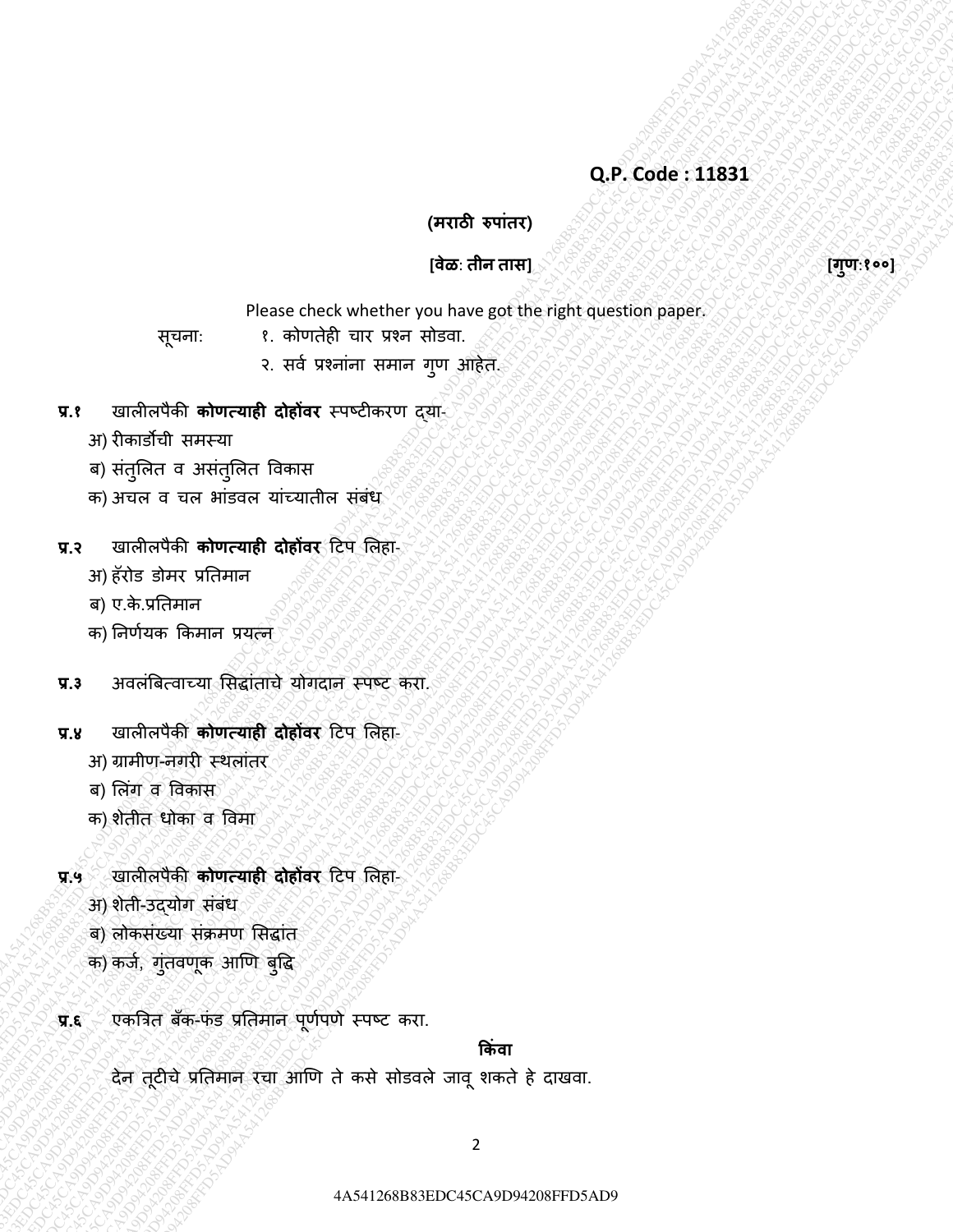- 4A541268B83EDC45CA9D94208FFD5AD94A541268B83EDC45CA9D94208FFD5AD94A541268B83EDC45CA9D94208FFD5AD94A541268B83EDC45CA9D94208FFD5AD94A541268B83EDC45CA9D94208FFD5AD94A541268B83EDC45CA9D94208FFD5AD9 4A541268B83EDC45CA9D94208FFD5AD94A541268B83EDC45CA9D94208FFD5AD94A541268B83EDC45CA9D94208FFD5AD94A541268B83EDC45CA9D94208FFD5AD94A541268B83EDC45CA9D94208FFD5AD94A541268B83EDC45CA9D94208FFD5AD9 4A541268B83EDC45CA9D94208FFD5AD94A541268B83EDC45CA9D94208FFD5AD94A541268B83EDC45CA9D94208FFD5AD94A541268B83EDC45CA9D94208FFD5AD94A541268B83EDC45CA9D94208FFD5AD94A541268B83EDC45CA9D94208FFD5AD9 4A541268B83EDC45CA9D94208FFD5AD94A541268B83EDC45CA9D94208FFD5AD94A541268B83EDC45CA9D94208FFD5AD94A541268B83EDC45CA9D94208FFD5AD94A541268B83EDC45CA9D94208FFD5AD94A541268B83EDC45CA9D94208FFD5AD9 4A541268B83EDC45CA9D94208FFD5AD94A541268B83EDC45CA9D94208FFD5AD94A541268B83EDC45CA9D94208FFD5AD94A541268B83EDC45CA9D94208FFD5AD94A541268B83EDC45CA9D94208FFD5AD94A541268B83EDC45CA9D94208FFD5AD9 4A541268B83EDC45CA9D94208FFD5AD94A541268B83EDC45CA9D94208FFD5AD94A541268B83EDC45CA9D94208FFD5AD94A541268B83EDC45CA9D94208FFD5AD94A541268B83EDC45CA9D94208FFD5AD94A541268B83EDC45CA9D94208FFD5AD9 4A541268B83EDC45CA9D94208FFD5AD94A541268B83EDC45CA9D94208FFD5AD94A541268B83EDC45CA9D94208FFD5AD94A541268B83EDC45CA9D94208FFD5AD94A541268B83EDC45CA9D94208FFD5AD94A541268B83EDC45CA9D94208FFD5AD9 4A541268B83EDC45CA9D94208FFD5AD94A541268B83EDC45CA9D94208FFD5AD94A541268B83EDC45CA9D94208FFD5AD94A541268B83EDC45CA9D94208FFD5AD94A541268B83EDC45CA9D94208FFD5AD94A541268B83EDC45CA9D94208FFD5AD9 4A541268B83EDC45CA9D94208FFD5AD94A541268B83EDC45CA9D94208FFD5AD94A541268B83EDC45CA9D94208FFD5AD94A541268B83EDC45CA9D94208FFD5AD94A541268B83EDC45CA9D94208FFD5AD94A541268B83EDC45CA9D94208FFD5AD9 4A541268B83EDC45CA9D94208FFD5AD94A541268B83EDC45CA9D94208FFD5AD94A541268B83EDC45CA9D94208FFD5AD94A541268B83EDC45CA9D94208FFD5AD94A541268B83EDC45CA9D94208FFD5AD94A541268B83EDC45CA9D94208FFD5AD9 4A541268B83EDC45CA9D94208FFD5AD94A541268B83EDC45CA9D94208FFD5AD94A541268B83EDC45CA9D94208FFD5AD94A541268B83EDC45CA9D94208FFD5AD94A541268B83EDC45CA9D94208FFD5AD94A541268B83EDC45CA9D94208FFD5AD9 4A541268B83EDC45CA9D94208FFD5AD94A541268B83EDC45CA9D94208FFD5AD94A541268B83EDC45CA9D94208FFD5AD94A541268B83EDC45CA9D94208FFD5AD94A541268B83EDC45CA9D94208FFD5AD94A541268B83EDC45CA9D94208FFD5AD9 4A541268B83EDC45CA9D94208FFD5AD94A541268B83EDC45CA9D94208FFD5AD94A541268B83EDC45CA9D94208FFD5AD94A541268B83EDC45CA9D94208FFD5AD94A541268B83EDC45CA9D94208FFD5AD94A541268B83EDC45CA9D94208FFD5AD9 4A541268B83EDC45CA9D94208FFD5AD94A541268B83EDC45CA9D94208FFD5AD94A541268B83EDC45CA9D94208FFD5AD94A541268B83EDC45CA9D94208FFD5AD94A541268B83EDC45CA9D94208FFD5AD94A541268B83EDC45CA9D94208FFD5AD9 4A541268B83EDC45CA9D94208FFD5AD94A541268B83EDC45CA9D94208FFD5AD94A541268B83EDC45CA9D94208FFD5AD94A541268B83EDC45CA9D94208FFD5AD94A541268B83EDC45CA9D94208FFD5AD94A541268B83EDC45CA9D94208FFD5AD9 4A541268B83EDC45CA9D94208FFD5AD94A541268B83EDC45CA9D94208FFD5AD94A541268B83EDC45CA9D94208FFD5AD94A541268B83EDC45CA9D94208FFD5AD94A541268B83EDC45CA9D94208FFD5AD94A541268B83EDC45CA9D94208FFD5AD9 4A541268B83EDC45CA9D94208FFD5AD94A541268B83EDC45CA9D94208FFD5AD94A541268B83EDC45CA9D94208FFD5AD94A541268B83EDC45CA9D94208FFD5AD94A541268B83EDC45CA9D94208FFD5AD94A541268B83EDC45CA9D94208FFD5AD9 4A541268B83EDC45CA9D94208FFD5AD94A541268B83EDC45CA9D94208FFD5AD94A541268B83EDC45CA9D94208FFD5AD94A541268B83EDC45CA9D94208FFD5AD94A541268B83EDC45CA9D94208FFD5AD94A541268B83EDC45CA9D94208FFD5AD9 4A541268B83EDC45CA9D94208FFD5AD94A541268B83EDC45CA9D94208FFD5AD94A541268B83EDC45CA9D94208FFD5AD94A541268B83EDC45CA9D94208FFD5AD94A541268B83EDC45CA9D94208FFD5AD94A541268B83EDC45CA9D94208FFD5AD9 4A541268B83EDC45CA9D94208FFD5AD94A541268B83EDC45CA9D94208FFD5AD94A541268B83EDC45CA9D94208FFD5AD94A541268B83EDC45CA9D94208FFD5AD94A541268B83EDC45CA9D94208FFD5AD94A541268B83EDC45CA9D94208FFD5AD9 **प्र.७** खालीलपȰकी **कोणत्याही दोहोंवर** टटपा ललहा-
	- अ) अधधक्य श्रमाचा प्रततमान
	- ब) कल्पनांचे प्रतिमान
	- क) अर्धपोषण आणि श्रम बाजार
	- ड) चलन अरिष्ट
	- ई) मानवी विकास निर्देशांक

------------------------------------------------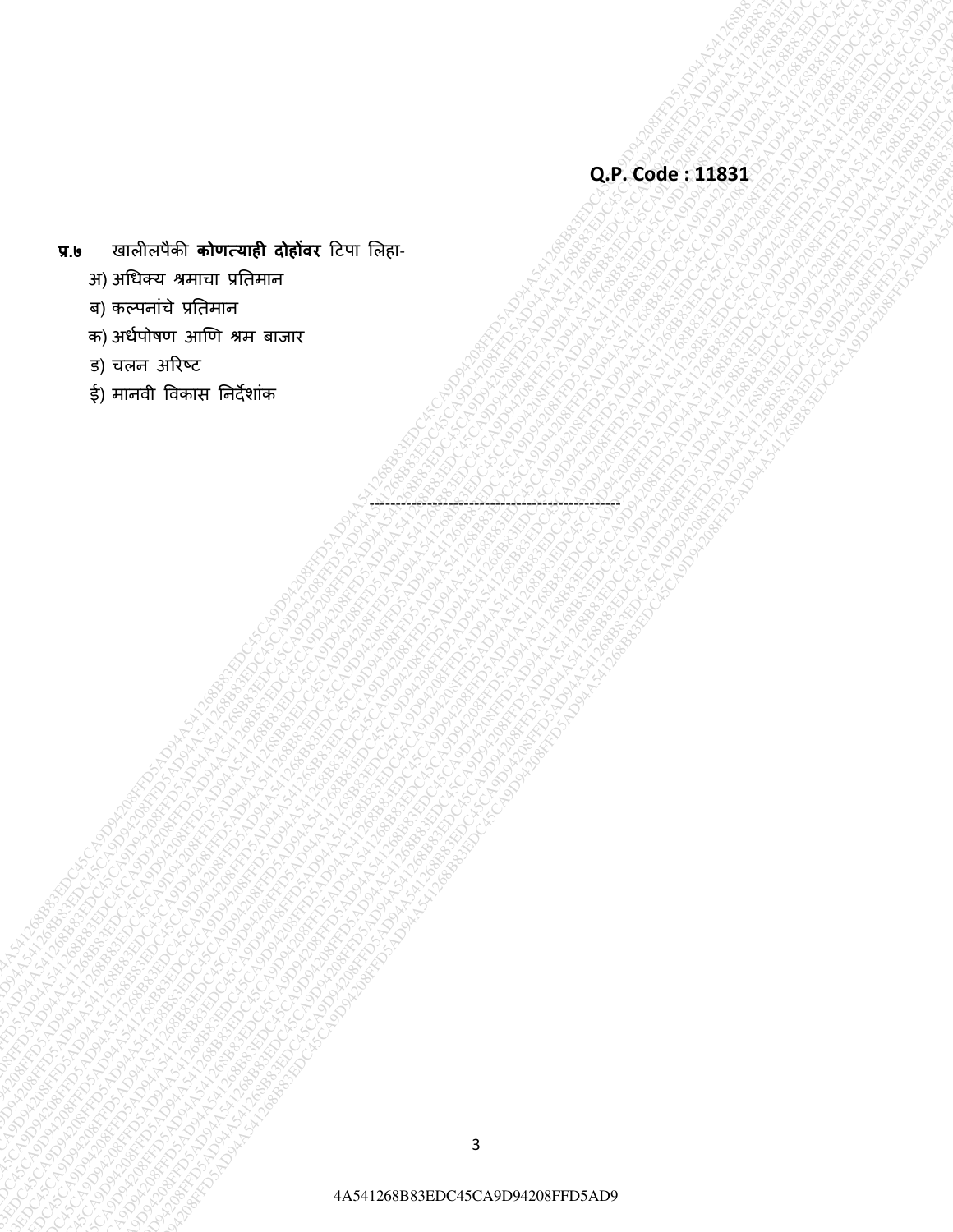| <b>Public Economics</b><br>Group-I (Paper-IV) (May-2017)<br>Q.P. Code: 11487                                                                                                                        |              |
|-----------------------------------------------------------------------------------------------------------------------------------------------------------------------------------------------------|--------------|
| [Time: Three Hours]                                                                                                                                                                                 | [Marks: 100] |
| Please check whether you have got the right question paper.<br>1. Attempt ANY FOUR questions.<br>$N.B$ :<br>2. Figures to the right indicate full marks.                                            |              |
| Explain the following:<br>Q.1<br>a. Voting rules.<br>b. Theorems of welfare economics.                                                                                                              | 25           |
| Discuss the following:<br>Q <sub>2</sub><br>a. Optimal conditions for provision of public goods.<br>b. Clarke-Groves tax.                                                                           | 25           |
| Examine the following:<br>Q.3<br>a. Harberger's Model of incidence of corporation tax.<br>b. Excess burden of tax in general equilibrium framework.                                                 | 25           |
| Analyze the following:<br>Q.4<br>a. Relationship between tax, inflation and interest rates.<br>b. Solow-Blinder Theorem and bond-financed deficits.                                                 | 25           |
| Elaborate the following:<br>Q.5<br>a. Twin deficit approach to growth and inertial inflation.<br>b. Krugman's model of financial crisis.                                                            | 25           |
| Explain the following:<br>Q.6<br>a. Decentralization theorem.<br>b. Federal structure in India.                                                                                                     | 25           |
| Q.7 Write notes on (ANY TWO):<br>a. Arrow Impossibility theorem.<br>b. Lindahl's voluntary exchange model.<br>c. Ramsey pricing.<br>d. Polak model of financial programming.<br>e. Flypaper effect. | 25           |
|                                                                                                                                                                                                     |              |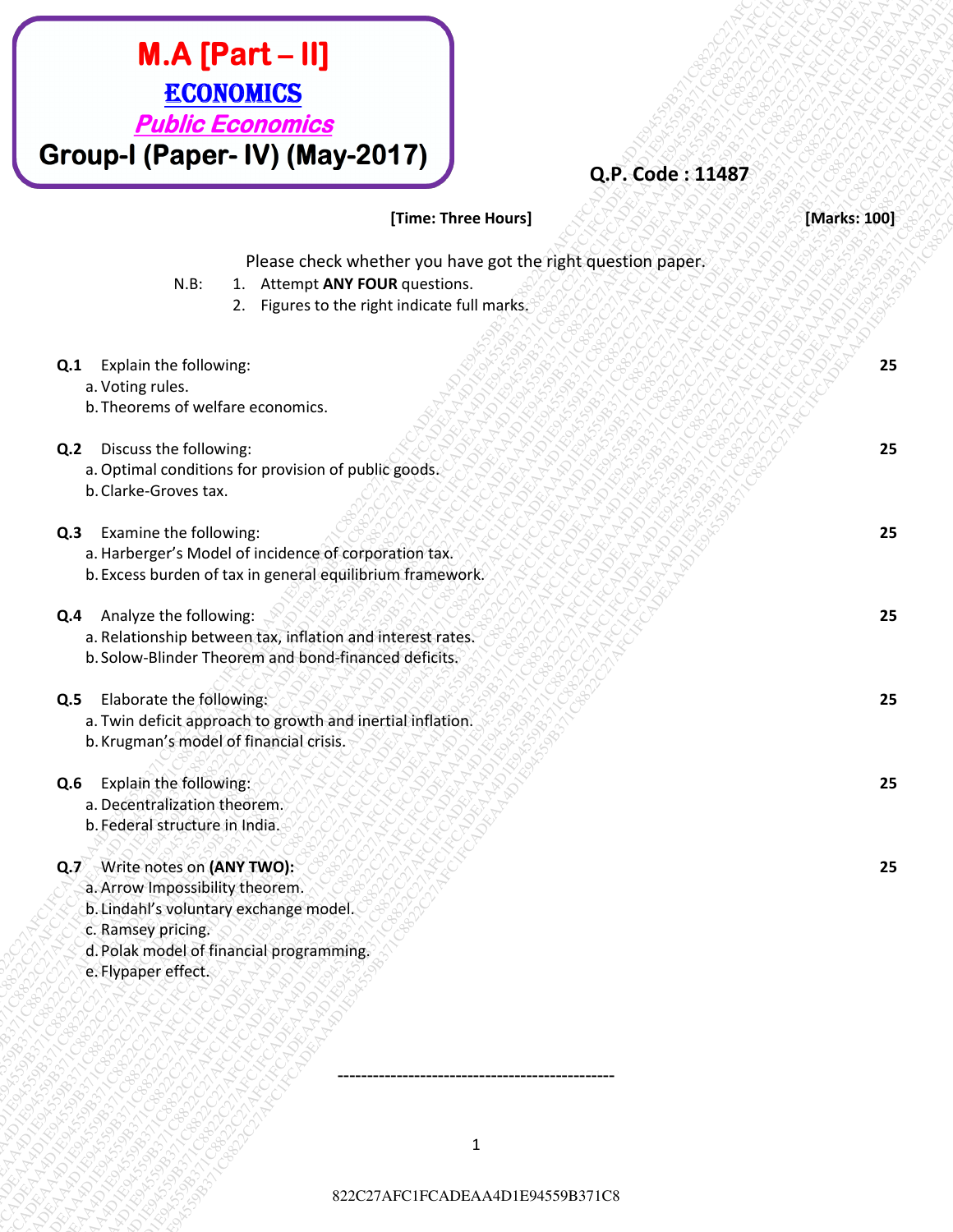### **[वेळ:३ तास] [गण:१०० ु** ]

Please check whether you have got the right question paper.

- सूचना: 1. कोणतेही **चार प्रश्न** सोडवा.
	- 2. उजवीकडील अंक पूर्ण गुण दर्शवितात.
- **प्र.१** स्पष्ट करा:- **२५**
	- अ) मतदानाचे ननयम.
	- ब) कल्याणकारी अर्णर्ास्राचे प्रमेय.
- **प्र.२** चचाण करा:- **२५**
	- अ) सार्वजनिक वस्तूंच्या पुरवठ्यासंदर्भात इष्टतम अटी.
	- ब) क्लार्क- ग्रोव्ह्ज कर.
- **प्र.३** परीक्षण करा:- **२५**
	- अ) निगम करांच्या आपातासंदर्भात हारबर्जर प्रतिमान.
	- ब) सामान्य समतोल चौकटीत काराधनाचा अधिभार.
- **प्र.४** ववश्लेषण करा:- **२५**
	- अ) कर, महागाई व व्हयाज दर यांतील संबंध.
	- ब) सोलो- ब्लिंडर प्रमेय व रोख्याद्वारे भरून काढलेली तट.
- **प्र.५ विस्तृतपणे स्पष्ट करा:- ृ ४५**००० २५०० २५०० २५०० २५०० व्यक्तिस्ट २५० व्यक्तिस्ट २५० व्यक्तिस्ट २५
- **EVALUARY**<br> **EVALUARY (2222)**<br> **EVALUARY CONTENTS (2232)**<br> **EVALUARY CONTENTS (2233)**<br> **EVALUARY CONTENTS (2233)**<br> **EVALUARY CONTENTS (2233)**<br> **EVALUARY CONTENTS (2233)**<br> **EVALUARY CONTENTS (2233)**<br> **EVALUARY CONTENTS (22 8222** C272AFCHADEA<br> **822** C272AFC1FCADEAA<br> **823** C272AFC1FCADEAA4D1E9459B371C8822C27AFC1FCADEAA4D1E9451C27<br> **83** C274 C27 C27<br> **83** C274 C27 C27 C27AFC1FCADEAA A4D C27AFC1FCADEA<br> **93** C27AFC1FCADEAA4D1E9454 B371C882C2<br> QP. Code:11487<br>  $\frac{1}{2}(27.7-27.8)$ <br>  $\frac{1}{2}(27.7-27.8)$ <br>  $\frac{1}{2}(27.7-27.8)$ <br>  $\frac{1}{2}(27.7-27.8)$ <br>  $\frac{1}{2}(27.7-27.8)$ <br>  $\frac{1}{2}(27.7-27.8)$ <br>  $\frac{1}{2}(27.7-27.8)$ <br>  $\frac{1}{2}(27.7-27.8)$ <br>  $\frac{1}{2}(27.7-27.8)$ <br>  $\frac{1}{2}(27.7-27.$ **222** C27AFC1FCADEAA4D1E9459B371C8822C27AFC4D1E9459B371C8822C27AFC1FCADEAA4D1E94559B371C8822C27AFC1FCADEAA4D1E94559B371C882C27AFC1FCADEAA4D1E94559B371C882C27AFC1FCADEAA4D1E94559B371C882C27AFC1FCADEAA4D1E94559B371C882C27AF **Example 22** C27AFCADEAA4D1E9459B371C8822C27AFCADEAA4D1E9459B371C882<br> **Example 23** FCADEAA4D1E9459B371C882C211C882C211C882C211C882C212<br> **Example 23**<br> **Example 23**<br> **Example 23**<br> **Example 23**<br> **Example 23**<br> **Example 23**<br> 822C27AFC1FCADEAA4D1E94559B371C8822C27AFC1FCADEAA4D1E94559B371C8822C27AFC1FCADEAA4D1E94559B371C8822C27AFC1FCADEAA4D1E94559B371C8822C27AFC1FCADEAA4D1E94559B371C8822C27AFC1FCADEAA4D1E94559B371C8 822C27AFC1FCADEAA4D1E94559B371C8822C27AFC1FCADEAA4D1E94559B371C8822C27AFC1FCADEAA4D1E94559B371C8822C27AFC1FCADEAA4D1E94559B371C8822C27AFC1FCADEAA4D1E94559B371C8822C27AFC1FCADEAA4D1E94559B371C8 822C27AFC1FCADEAA4D1E94559B371C8822C27AFC1FCADEAA4D1E94559B371C8822C27AFC1FCADEAA4D1E94559B371C8822C27AFC1FCADEAA4D1E94559B371C8822C27AFC1FCADEAA4D1E94559B371C8822C27AFC1FCADEAA4D1E94559B371C8 822C27AFC1FCADEAA4D1E94559B371C8822C27AFC1FCADEAA4D1E94559B371C8822C27AFC1FCADEAA4D1E94559B371C8822C27AFC1FCADEAA4D1E94559B371C8822C27AFC1FCADEAA4D1E94559B371C8822C27AFC1FCADEAA4D1E94559B371C8 822C27AFC1FCADEAA4D1E94559B371C8822C27AFC1FCADEAA4D1E94559B371C8822C27AFC1FCADEAA4D1E94559B371C8822C27AFC1FCADEAA4D1E94559B371C8822C27AFC1FCADEAA4D1E94559B371C8822C27AFC1FCADEAA4D1E94559B371C8 822C27AFC1FCADEAA4D1E94559B371C8822C27AFC1FCADEAA4D1E94559B371C8822C27AFC1FCADEAA4D1E94559B371C8822C27AFC1FCADEAA4D1E94559B371C8822C27AFC1FCADEAA4D1E94559B371C8822C27AFC1FCADEAA4D1E94559B371C8 822C27AFC1FCADEAA4D1E94559B371C8822C27AFC1FCADEAA4D1E94559B371C8822C27AFC1FCADEAA4D1E94559B371C8822C27AFC1FCADEAA4D1E94559B371C8822C27AFC1FCADEAA4D1E94559B371C8822C27AFC1FCADEAA4D1E94559B371C8 822C27AFC1FCADEAA4D1E94559B371C8822C27AFC1FCADEAA4D1E94559B371C8822C27AFC1FCADEAA4D1E94559B371C8822C27AFC1FCADEAA4D1E94559B371C8822C27AFC1FCADEAA4D1E94559B371C8822C27AFC1FCADEAA4D1E94559B371C8 822C27AFC1FCADEAA4D1E94559B371C8822C27AFC1FCADEAA4D1E94559B371C8822C27AFC1FCADEAA4D1E94559B371C8822C27AFC1FCADEAA4D1E94559B371C8822C27AFC1FCADEAA4D1E94559B371C8822C27AFC1FCADEAA4D1E94559B371C8 **22.** Code: 11487<br> **32.** Code: 11487<br> **32.** The same of the same of the same of the same of the same of the same of the same of the same of the same of the same of the same of the same of the same of the same of the same **22** Code: 11487<br> **822** Code: 11487<br> **822C**<br> **823C27**<br> **83**<br> **83** C27AFC1FCADEA<br> **83** PCREME BRANC<br> **83** PCREME BRANC PRODUCTION AND INTERFERIENCADE AND INTERFERIENCADE AND INTERFERIENCADE AND INTERFERIENCADE AND A SUBSC **222** External of the state of the state of the state of the state of the state of the state of the state of the state of the state of the state of the state of the state of the state of the state of the state of the sta **C27**<br>  $\frac{1}{2}$  C27AFC1FCADEAA<br> **E27AFC1FCADEAA4D1E94559B371C882**<br> **E27AFC1FCADEAA4D1E94559B371C882**<br> **E2**<br> **E27AFC1FCADEAA4D1E94559B371C8822C27AFC1645**<br> **E27AFC1FCADEAA4D1E94559B371C8822C27AFC1645**<br> **E27AFC1FCADEAA4D1E9** 822C27AFC1FCADEAA4D1E94559B371C8822C27AFC1FCADEAA4D1E94559B371C8822C27AFC1FCADEAA4D1E94559B371C8822C27AFC1FCADEAA4D1E94559B371C8822C27AFC1FCADEAA4D1E94559B371C8822C27AFC1FCADEAA4D1E94559B371C8 **822**<br> **822**<br> **822**<br> **822**<br> **823**<br> **823**<br> **823**<br> **823**<br> **823**<br> **823**<br> **823**<br> **824**<br> **824**<br> **824**<br> **824**<br> **824**<br> **824**<br> **824**<br> **824**<br> **824**<br> **824**<br> **824**<br> **824**<br> **824**<br> **824**<br> **824**<br> **824**<br> **824**<br> **824**<br> **824**<br> **824**<br> **824** अ) वाढ व स्थितीस्थापक महागाई बाबतचा जुळ्या ततींचा दृष्टीकोन.
	- ब) क्रुगमन यांचे ववत्तीय संकटाचे प्रनतमान.
	- **प्र.६** स्पष्ट करा:- **२५**
		- अ) ववक्रेंद्रीकरणाचे प्रमेय.
		- ब) भारतातील संघाराज्य संरचना.
	- **प्र.७** टटपा ललहा **(कोणतेही दोन):- २५**
		- अ) अॅरो अशक्यता प्रमेय.
		- ब) लिंधालचे स्वेच्छा विनिमय प्रतिमान.
		- क) रामसे ककंमत तत्त्व.
		- ड) वित्तीय कार्यक्रमाचे पॉलक प्रतिमान.
		- इ) फ्लाय पेपर पररणाम.

2

------------------------------------------------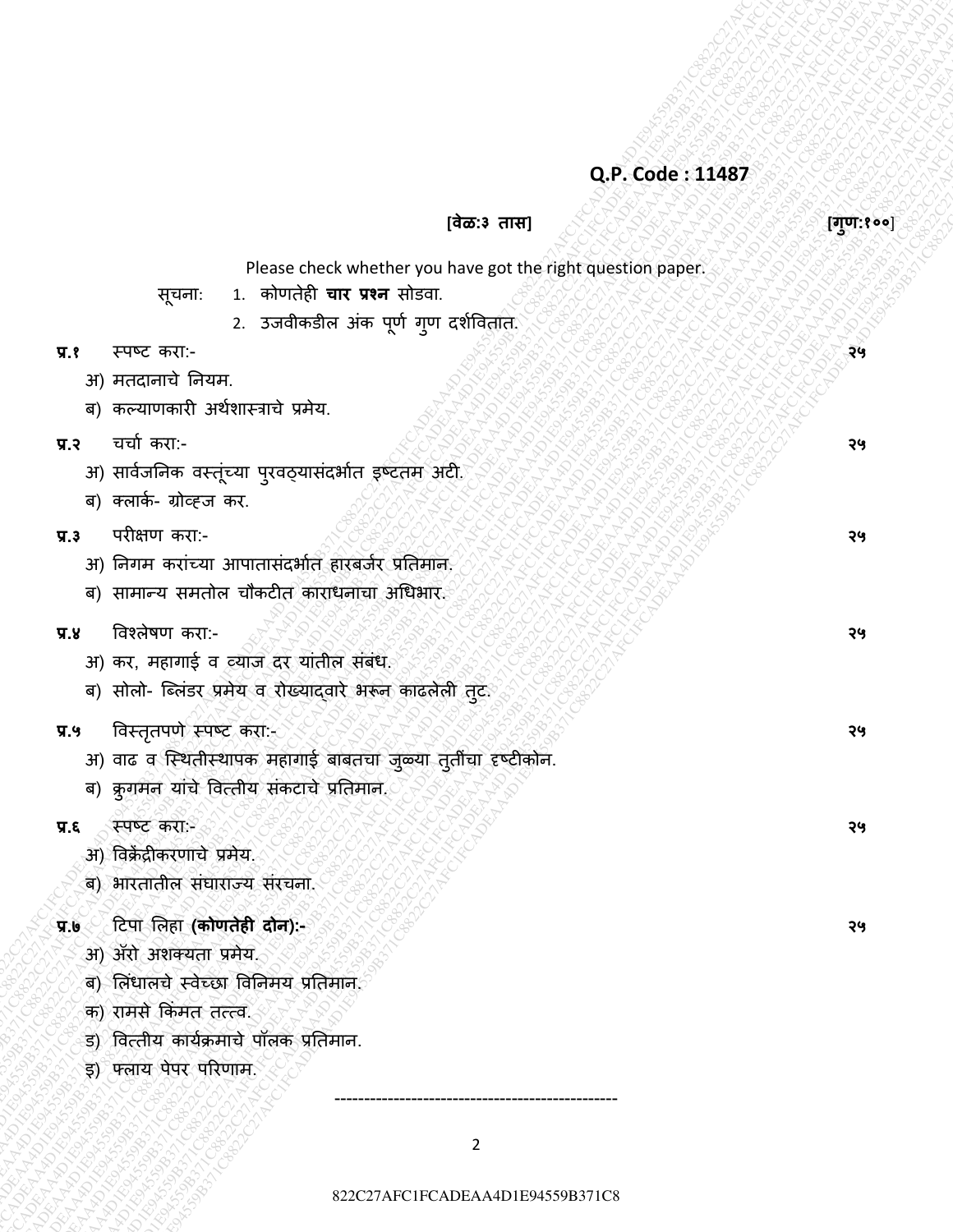

#### **Fime: Three Hours] Example 2008** *Research Marks:1001*

Please check whether you have got the right question paper.

- N.B: 1. Question No 1 is compulsory
	- 2. Answer any three questions from the remaining six.
	- 3. All questions carry equal marks

#### **Q.1** Write notes on any three of the following

- a) Significance of agricultural sector in economic development of Indian
- b) Lewis model of agricultural development
- c) Trends in India's agricultural production since 1951
- d) Role of research in agricultural sector
- e) Types of farming
- f) Agricultural taxation in India
- **Q.2** Explain the following theories of agricultural development A. Schultz B. Mellor
- **Q.3** A) Examine public investment on major irrigation in India B) Write a note on water charges in Indian agriculture
- **Q.4** What is New Technology? Describe its impact on the development through a) productivity per hectare b) Employment of labour c) Real wages

------------------------------------------------------------------

- **Q.5** A) Explain the importance of micro finance in India B) Critically comment on the working of Agricultural price policy in India
- **Q.6** Attempt **any two**
	- A) Objectives of land reforms
	- B) Tenancy reforms
	- C) Abolition of Intermediaries Act

#### **Q.7** Attempt **any two**

- A) WTO and Indian agriculture
- B) Methods of surplus extraction
- C) Ceiling on land holdings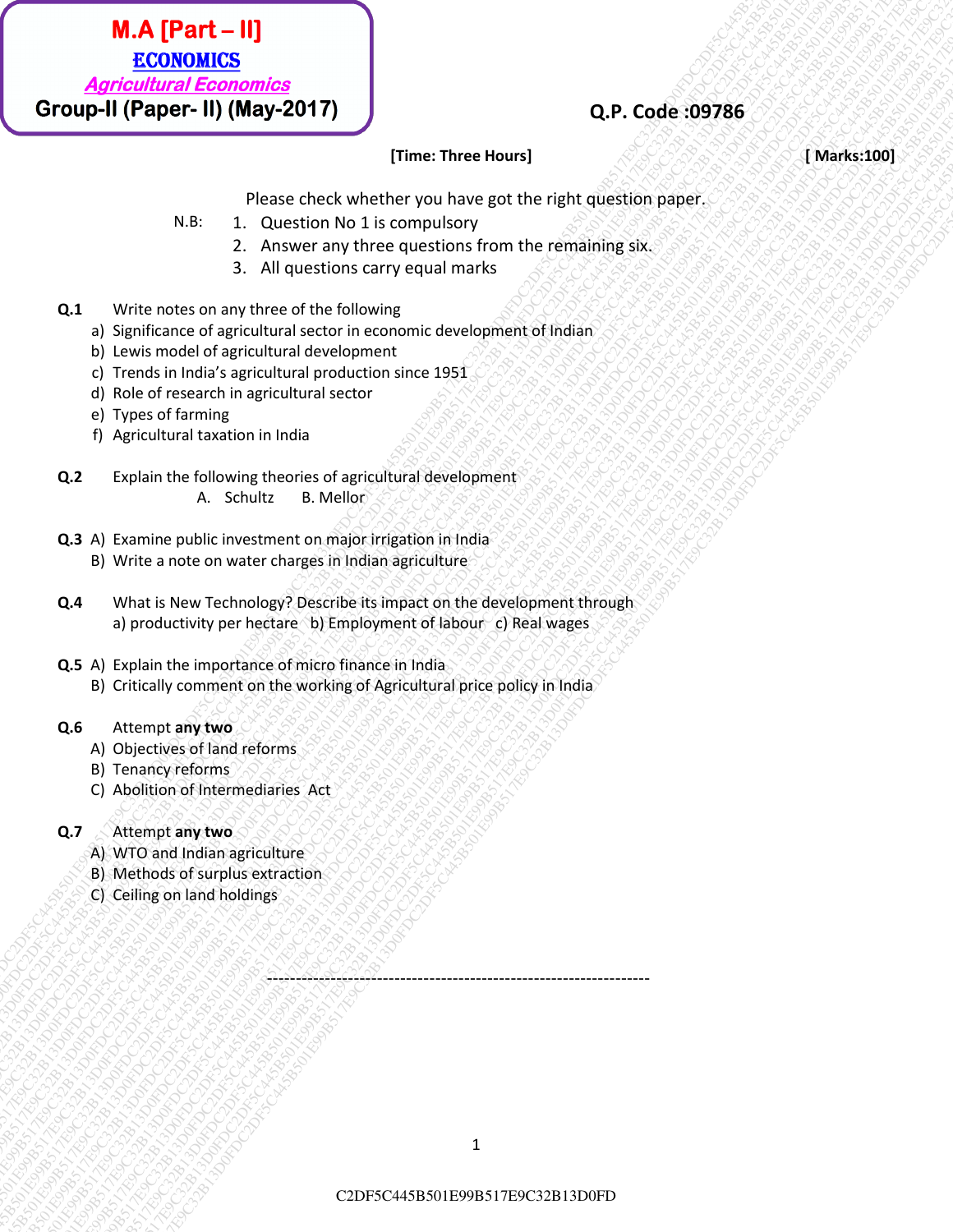## **[**वेळ**:** तीन तास**] [** गणु **:**१००**]**

Please check whether you have got the right question paper.

सूचना: १. प्रश्न क्र.१ अनिवार्य आहे.

- २. उर्वरित ६ प्रश्नांना समान गुण आहेत.
- ३. सर्व प्रश्नांना समान गुण आहेत.
- ४. संदर्भासाठी मुल इंग्रजी प्रश्नपत्रिका पहा
- **प्र.१** टिपा ललहा **कोणत्याही तीन:-**
	- अ) भारताच्या आर्थिक विकासात शेतीक्षेत्राचे महत्व
	- ब) ल्युईचे शेतीविकास प्रतिमान
	- क) १९५१ पासून भारताच्या शेती उत्पादनातील चढउतार
	- ड) शेतीक्षेत्रासाठी संशोधनाची भूमिका
	- इ) शेती प्रकार
	- फ) भारतीय शेतीवरील कर आकारणी
- **प्र.२** शेती विकासाचे खालील सिद्धांत स्पष्ट करा
	- अ) शुल्झ ब) मेलर
- प्र.3 अ) मोठे पाणीपुरवठा प्रकल्पावरील सरकारी गुंतवणुकीचे स्पष्टीकरण करा ब) भारताच्या शेती क्षेत्रातील पाणीपट्टीवर टीप लिहा
- Q.P. Code 399786<br>
(Pass check whether you also a proper state reality quality<br>
space 1. We at 1.4 DPart 3DR<br>
space 3. Substitute of the space of the space of the space of the space of the space of the space of the space o Q.P. Code: 39796<br>
C2DF5C44584501E99B517E9C32B13D0FDC2DF5C445B501E99B17E9C32B13D0FDC2DF5C445B501E99B517E9C32B13D0FDC2DF5C445B5017E97E9C32<br>
2. advertising the strain contempt with contempt with the strain contempt with the Q.P. Code 397865<br>
(376  $\%$  C2DF6<br>
C2DF5<br>
C2DF5C445B517E9C3<br>
C2DF5C445B517E9C3<br>
C2DF5C445B517E9C3<br>
C4DF5C6F9B517E9C3<br>
C4DF5C45B517E9C3<br>
C4DF5C45B517E9C3<br>
C4DF5C45B517E9C3<br>
C4DF5C45B517E9C3<br>
C4DF5C45B517E9C3<br>
C4DF5C45B517E Q.P. Code 89786<br>
Press check whether you have got the energy applies<br>
space of the set of starts and equal of the<br>
set of the set of starts and equal of the set of the set of the set of the set of the set of the set of th C2DF5C445B501E99B517E9C32B13D0FDC2DF5C445B501E99B517E9C32B13D0FDC2DF5C445B501E99B517E9C32B13D0FDC2DF5C445B501E99B517E9C32B13D0FDC2DF5C445B501E99B517E9C32B13D0FDC2DF5C445B501E99B517E9C32B13D0FD Q.P. Code 399786<br>
(Pass decrease of the second scheme of the second scheme of the second scheme of the second scheme of the second scheme of the second scheme of the second scheme of the second scheme of the second scheme C2DF5C445B501E99B517E9C32B13D0FDC2DF5C445B501E99B517E9C32B13D0FDC2DF5C445B501E99B517E9C32B13D0FDC2DF5C445B501E99B517E9C32B13D0FDC2DF5C445B501E99B517E9C32B13D0FDC2DF5C445B501E99B517E9C32B13D0FD C2DF5C445B501E99B517E9C32B13D0FDC2DF5C445B501E99B517E9C32B13D0FDC2DF5C445B501E99B517E9C32B13D0FDC2DF5C445B501E99B517E9C32B13D0FDC2DF5C445B501E99B517E9C32B13D0FDC2DF5C445B501E99B517E9C32B13D0FD C2DF5C445B501E99B517E9C32B13D0FDC2DF5C445B501E99B517E9C32B13D0FDC2DF5C445B501E99B517E9C32B13D0FDC2DF5C445B501E99B517E9C32B13D0FDC2DF5C445B501E99B517E9C32B13D0FDC2DF5C445B501E99B517E9C32B13D0FD C2DF5C445B501E99B517E9C32B13D0FDC2DF5C445B501E99B517E9C32B13D0FDC2DF5C445B501E99B517E9C32B13D0FDC2DF5C445B501E99B517E9C32B13D0FDC2DF5C445B501E99B517E9C32B13D0FDC2DF5C445B501E99B517E9C32B13D0FD C2DF5C445B501E99B517E9C32B13D0FDC2DF5C445B501E99B517E9C32B13D0FDC2DF5C445B501E99B517E9C32B13D0FDC2DF5C445B501E99B517E9C32B13D0FDC2DF5C445B501E99B517E9C32B13D0FDC2DF5C445B501E99B517E9C32B13D0FD C2DF5C445B501E99B517E9C32B13D0FDC2DF5C445B501E99B517E9C32B13D0FDC2DF5C445B501E99B517E9C32B13D0FDC2DF5C445B501E99B517E9C32B13D0FDC2DF5C445B501E99B517E9C32B13D0FDC2DF5C445B501E99B517E9C32B13D0FD C2DF5C445B501E99B517E9C32B13D0FDC2DF5C445B501E99B517E9C32B13D0FDC2DF5C445B501E99B517E9C32B13D0FDC2DF5C445B501E99B517E9C32B13D0FDC2DF5C445B501E99B517E9C32B13D0FDC2DF5C445B501E99B517E9C32B13D0FD C2DF5C445B501E99B517E9C32B13D0FDC2DF5C445B501E99B517E9C32B13D0FDC2DF5C445B501E99B517E9C32B13D0FDC2DF5C445B501E99B517E9C32B13D0FDC2DF5C445B501E99B517E9C32B13D0FDC2DF5C445B501E99B517E9C32B13D0FD Q.P. Code: 09786<br>  $Q.P.$  Code: 09786<br>  $\frac{1}{\sqrt{2}}$  card and the set in the set in the set in the set in the set in the set in the set in the set in the set in the set in the set in the set in the set in the set in the set Q2P: Code 209786<br>
C2PF6C<sub>3</sub> DF5c6 check of a chemic core is the state of the state of a chemic state of the state of the state of the state of a state of a state of a state of a state of a state of a state of a state of a C2DF5C4585<br>
C2DF5C445<br>
C2DF5C445B517E9F31445B517E9C32B13D0FDC2DF5C445B501E9C3<br>
C2DF5C445B517E9C345B517E9C345E9F317E9C32<br>
2. and the main and the signal streament and the signal streament and<br>
2. and the signal streament an QPF. Code:09786<br>
Please check whether you have get the right quotion paper.<br>
The results of the state of the state of the state of the right quotien paper.<br>
The results of the state of the state of the state of the state o C2PFC Code: 09785<br>
Equality Press check whether you have got the night question paper.<br>
equality a set of oracin attempt and we will be a set of oracin and the set of oracin and the set of oracin and the set of oracin and C2PF5C64597286<br>
C2PF6C445861E99B517E9C445B617E9C411886861E912011886661E912011886661E912011886661E912011886661E912011886661E91<br>
C2PF6C454545184517E9C445E9120F8C445E9120F8C445E9120F6C445E9120F6C445E9120F6C445E9120F13D0F13D0F प्र.४ शेतीतील नवीन तंत्र म्हणजे काय? शेतीतंत्राचा भारताच्या शेतीविकासावर खालील बाबीसंदर्भात झालेल्या परिणामांचे वर्णन करा
	- अ) दर हेक्टरी उत्पादकता
	- ब) श्रमिकांसाठी रोजगार
	- क) वास्तव वेतन
	- **प्र.५** अ) भारतात सूक्ष्म वित्ताचे महत्व स्पष्ट करा
		- ब) भारताच्या कृषी किमंत धोरणाच्या कार्ययंत्रणेवर परीक्षणत्मक भाष्य करा

**[पढे पहा] ु**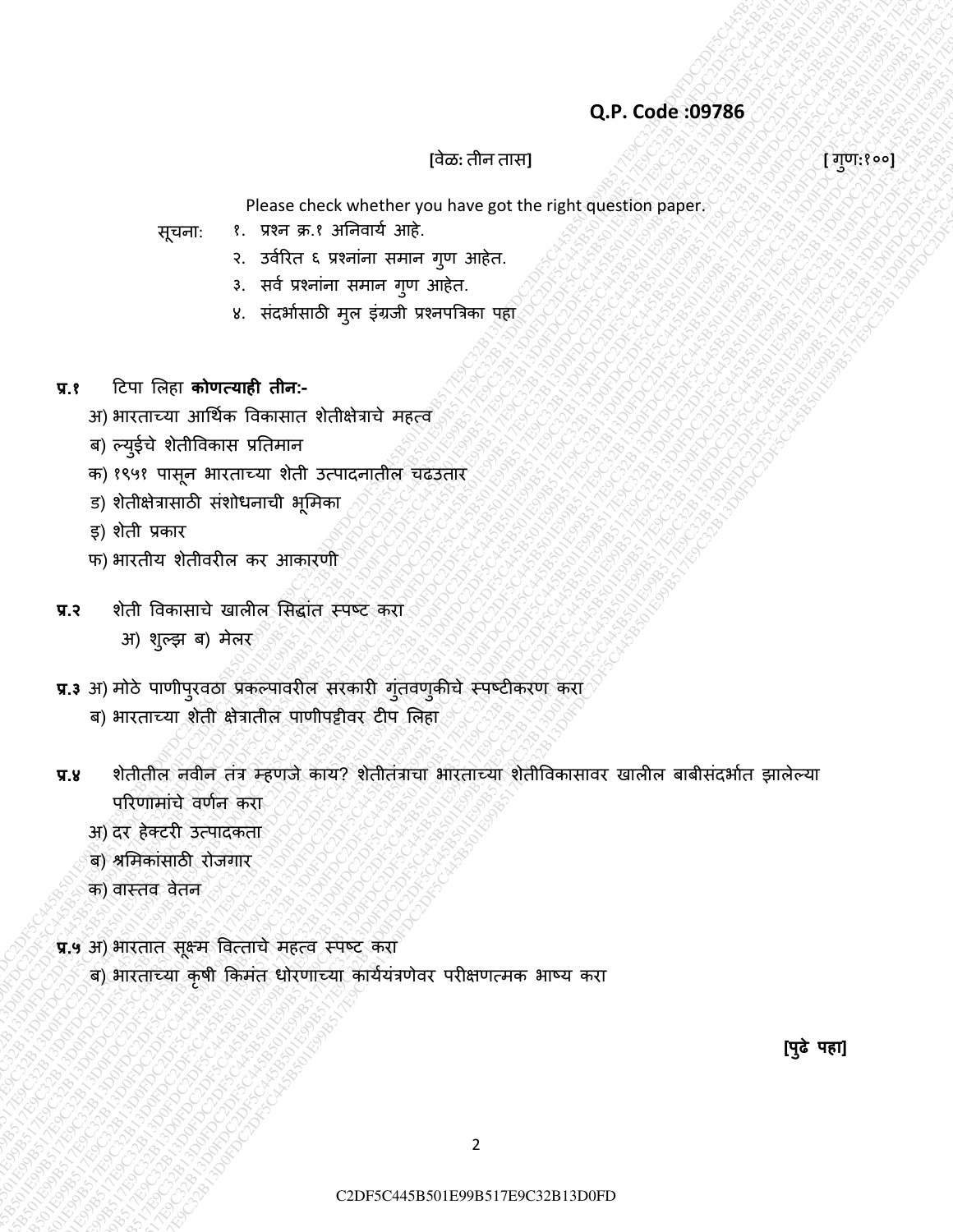- **प्र.६ कोणत्याही दोहोंवर** उत्तिे ललहा
	- अ) भुमी हक्क सुधारणांची उद्धिष्ट
	- ब) कुळ कार्दे
	- क) मध्यस्थ निर्मुलन कायदा
- **प्र.७ कोणत्याही दोहोंची** उत्तिे ललहा
- C2DF5C445B501E99B517E9C32B13D0FDC2DF5C445B501E99B517E9C32B13D0FDC2DF5C445B501E99B517E9C32B13D0FDC2DF5C445B501E99B517E9C32B13D0FDC2DF5C445B501E99B517E9C32B13D0FDC2DF5C445B501E99B517E9C32B13D0FD C2DF5C445B501E99B517E9C32B13D0FDC2DF5C445B501E99B517E9C32B13D0FDC2DF5C445B501E99B517E9C32B13D0FDC2DF5C445B501E99B517E9C32B13D0FDC2DF5C445B501E99B517E9C32B13D0FDC2DF5C445B501E99B517E9C32B13D0FD CLADFFFEED CORE COTTES |<br>C2DF5C445 B501F01E9FEER<br>T1 Specifical B501F12D0FB STarts<br>T1 Specifical B501F12D0FB STarts<br>T1 Specifical B501F12D0FB STarts<br>T1 Specifical B501F12D0FB STarts and Conservations<br>T1 Specifical B501F12D0 C2DF5C445B501E99B517E9C32B13D0FDC2DF5C445B501E99B517E9C32B13D0FDC2DF5C445B501E99B517E9C32B13D0FDC2DF5C445B501E99B517E9C32B13D0FDC2DF5C445B501E99B517E9C32B13D0FDC2DF5C445B501E99B517E9C32B13D0FD C2DF5C445B501E99B517E9C32B13D0FDC2DF5C445B501E99B517E9C32B13D0FDC2DF5C445B501E99B517E9C32B13D0FDC2DF5C445B501E99B517E9C32B13D0FDC2DF5C445B501E99B517E9C32B13D0FDC2DF5C445B501E99B517E9C32B13D0FD C2DF5C445B501E99B517E9C32B13D0FDC2DF5C445B501E99B517E9C32B13D0FDC2DF5C445B501E99B517E9C32B13D0FDC2DF5C445B501E99B517E9C32B13D0FDC2DF5C445B501E99B517E9C32B13D0FDC2DF5C445B501E99B517E9C32B13D0FD C2DF5C445B501E99B517E9C32B13D0FDC2DF5C445B501E99B517E9C32B13D0FDC2DF5C445B501E99B517E9C32B13D0FDC2DF5C445B501E99B517E9C32B13D0FDC2DF5C445B501E99B517E9C32B13D0FDC2DF5C445B501E99B517E9C32B13D0FD C2DF5C445B501E99B517E9C32B13D0FDC2DF5C445B501E99B517E9C32B13D0FDC2DF5C445B501E99B517E9C32B13D0FDC2DF5C445B501E99B517E9C32B13D0FDC2DF5C445B501E99B517E9C32B13D0FDC2DF5C445B501E99B517E9C32B13D0FD C2DF5C445B501E99B517E9C32B13D0FDC2DF5C445B501E99B517E9C32B13D0FDC2DF5C445B501E99B517E9C32B13D0FDC2DF5C445B501E99B517E9C32B13D0FDC2DF5C445B501E99B517E9C32B13D0FDC2DF5C445B501E99B517E9C32B13D0FD C2DF5C445B501E99B517E9C32B13D0FDC2DF5C445B501E99B517E9C32B13D0FDC2DF5C445B501E99B517E9C32B13D0FDC2DF5C445B501E99B517E9C32B13D0FDC2DF5C445B501E99B517E9C32B13D0FDC2DF5C445B501E99B517E9C32B13D0FD C2DF5C445B501E99B517E9C32B13D0FDC2DF5C445B501E99B517E9C32B13D0FDC2DF5C445B501E99B517E9C32B13D0FDC2DF5C445B501E99B517E9C32B13D0FDC2DF5C445B501E99B517E9C32B13D0FDC2DF5C445B501E99B517E9C32B13D0FD C2DF5C445B501E99B517E9C32B13D0FDC2DF5C445B501E99B517E9C32B13D0FDC2DF5C445B501E99B517E9C32B13D0FDC2DF5C445B501E99B517E9C32B13D0FDC2DF5C445B501E99B517E9C32B13D0FDC2DF5C445B501E99B517E9C32B13D0FD C2DF5C445B501E99B517E9C32B13D0FDC2DF5C445B501E99B517E9C32B13D0FDC2DF5C445B501E99B517E9C32B13D0FDC2DF5C445B501E99B517E9C32B13D0FDC2DF5C445B501E99B517E9C32B13D0FDC2DF5C445B501E99B517E9C32B13D0FD C2DF5C445B501E99B517E9C32B13D0FDC2DF5C445B501E99B517E9C32B13D0FDC2DF5C445B501E99B517E9C32B13D0FDC2DF5C445B501E99B517E9C32B13D0FDC2DF5C445B501E99B517E9C32B13D0FDC2DF5C445B501E99B517E9C32B13D0FD C2DF5C445B501E99B517E9C32B13D0FDC2DF5C445B501E99B517E9C32B13D0FDC2DF5C445B501E99B517E9C32B13D0FDC2DF5C445B501E99B517E9C32B13D0FDC2DF5C445B501E99B517E9C32B13D0FDC2DF5C445B501E99B517E9C32B13D0FD CL SURFEREN GUNDER 7575 FREE<br>
P. S. P. S. P. S. CORE. 1999B517E9C45B517E9C45<br>P. S. P. S. P. S. P. S. CORE. 1999B517E9C45<br>P. S. P. S. P. S. P. S. CORE. 1999B517E9C45<br>P. S. P. S. P. S. P. S. P. S. P. S. P. S. P. S. P. S. P. C2DF5C445B501E99B517E9C32B13D0FDC2DF5C445B501E99B517E9C32B13D0FDC2DF5C445B501E99B517E9C32B13D0FDC2DF5C445B501E99B517E9C32B13D0FDC2DF5C445B501E99B517E9C32B13D0FDC2DF5C445B501E99B517E9C32B13D0FD C2DF5C445B501E99B517E9C32B13D0FDC2DF5C445B501E99B517E9C32B13D0FDC2DF5C445B501E99B517E9C32B13D0FDC2DF5C445B501E99B517E9C32B13D0FDC2DF5C445B501E99B517E9C32B13D0FDC2DF5C445B501E99B517E9C32B13D0FD C2<br>
THE TIPS CHEME TO PRINT THE TIPS CHEME TO PRINT THE TIPS CORE<br>
THE TIPS CHEME TO PRINT THE TIPS CHEME TO PRINT THE TIPS CHEME TO PRINT THE TIPS CHEME TO PRINT THE TIPS CHEME<br>
THE TIPS CHEME TO PRINT THE TIPS CHEME TO P C2DF5C445B501E99B517E9C32B13D0FDC2DF5C445B501E99B517E9C32B13D0FDC2DF5C445B501E99B517E9C32B13D0FDC2DF5C445B501E99B517E9C32B13D0FDC2DF5C445B501E99B517E9C32B13D0FDC2DF5C445B501E99B517E9C32B13D0FD अ) जागतिक व्यापार संघटना आणि भारतीय शेतीक्षेत्र

--------------------------------------------------------------------------------

- ब) वाढवा काढण्र्ाच्र्ा पद्ती
- क) कमाल जामीन धािणा कार्दा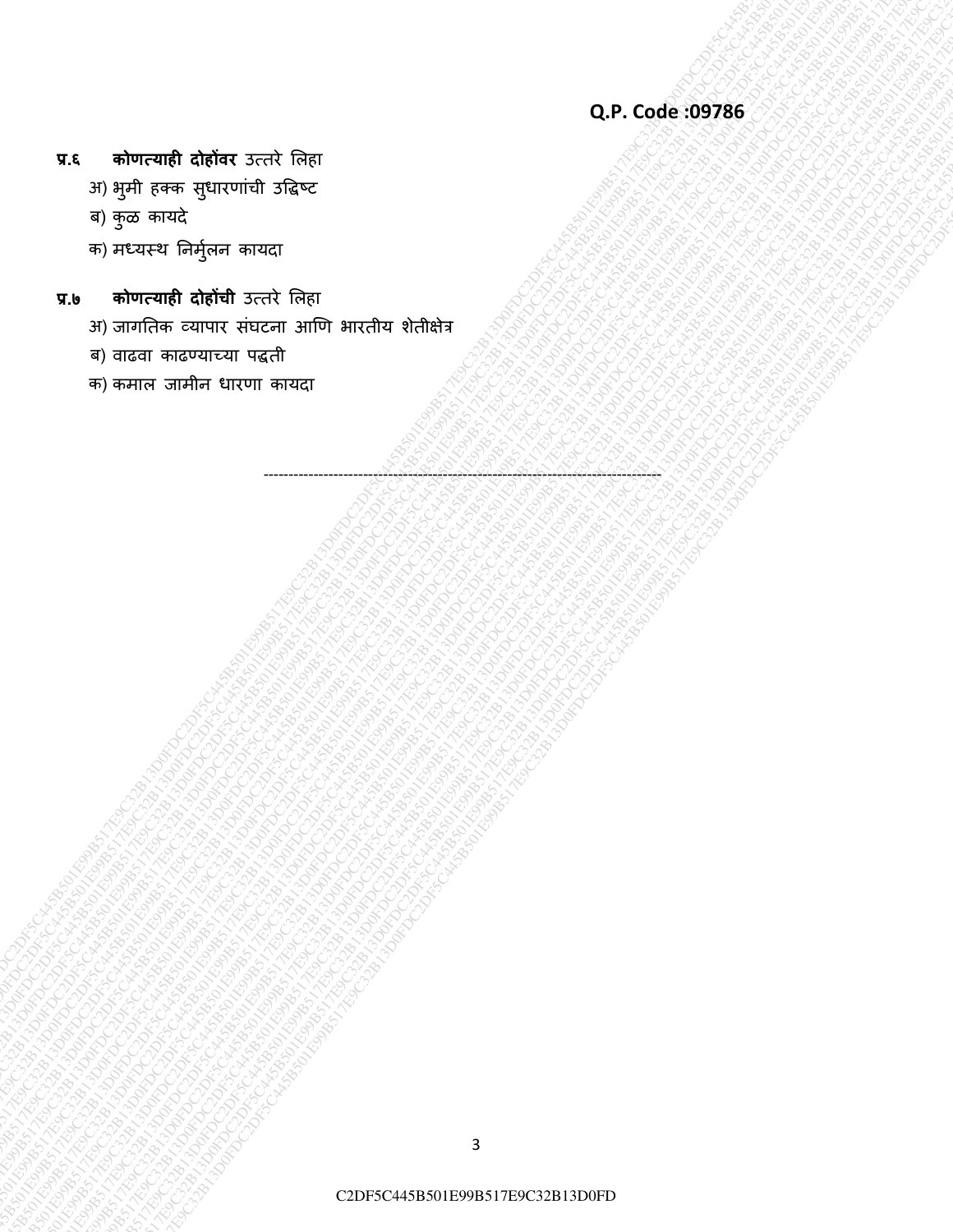| $M.A$ [Part - II]<br><b>ECONOMICS</b><br><b>Industrial Economics</b><br>Group-II (Paper- II) (May-2017)                                                                                                     | <b>QP Code: 09745</b> |
|-------------------------------------------------------------------------------------------------------------------------------------------------------------------------------------------------------------|-----------------------|
| (3 Hours)<br>N.B.: (1)<br>Attempt any four questions.<br>Figures to the right indicate full marks.<br>(2)                                                                                                   | [Total Marks: 100     |
| (a) What are the characteristics of Indian labour market.<br>1.<br>(b) Critically evaluate the theory of Human Capital.                                                                                     | 12<br>13              |
| Discuss the short run demand curve for labour.<br>2.<br>(a)<br>(b) Explain the impact of technological change in the labour market.                                                                         | 13<br>12              |
| Write notes on the following :-<br>3.<br>(a) Demand and Supply theory of wages<br>(b) Wage diferentials in India.                                                                                           | 25                    |
| (a) Write a note on Employment security and efficiency.<br>4.<br>(b) Discuss various labour legislations in India.                                                                                          | 13<br>12              |
| (a) Explain formal and informal labour markets in India.<br>5.<br>(b) Explain the merits and demerits of rual to urban migration.                                                                           | 13<br>12              |
| (a) Explain the class conflict approach to industrial relations.<br>6.<br>(b) Write a note on Strike, Lockout and Closure.                                                                                  | 13<br>12              |
| Writen short note on any two of the following :-<br>7.<br>(a) Employment generation policies in India<br>(b) Marginal productivity theory of wages<br>(c) Contract labour<br>(d) Role and functions of ILO. | 25                    |
|                                                                                                                                                                                                             |                       |
|                                                                                                                                                                                                             |                       |
|                                                                                                                                                                                                             | <b>[ TURN OVER</b>    |
| 4E21DEFB9D6DC36590CFF89B87AE4474                                                                                                                                                                            |                       |